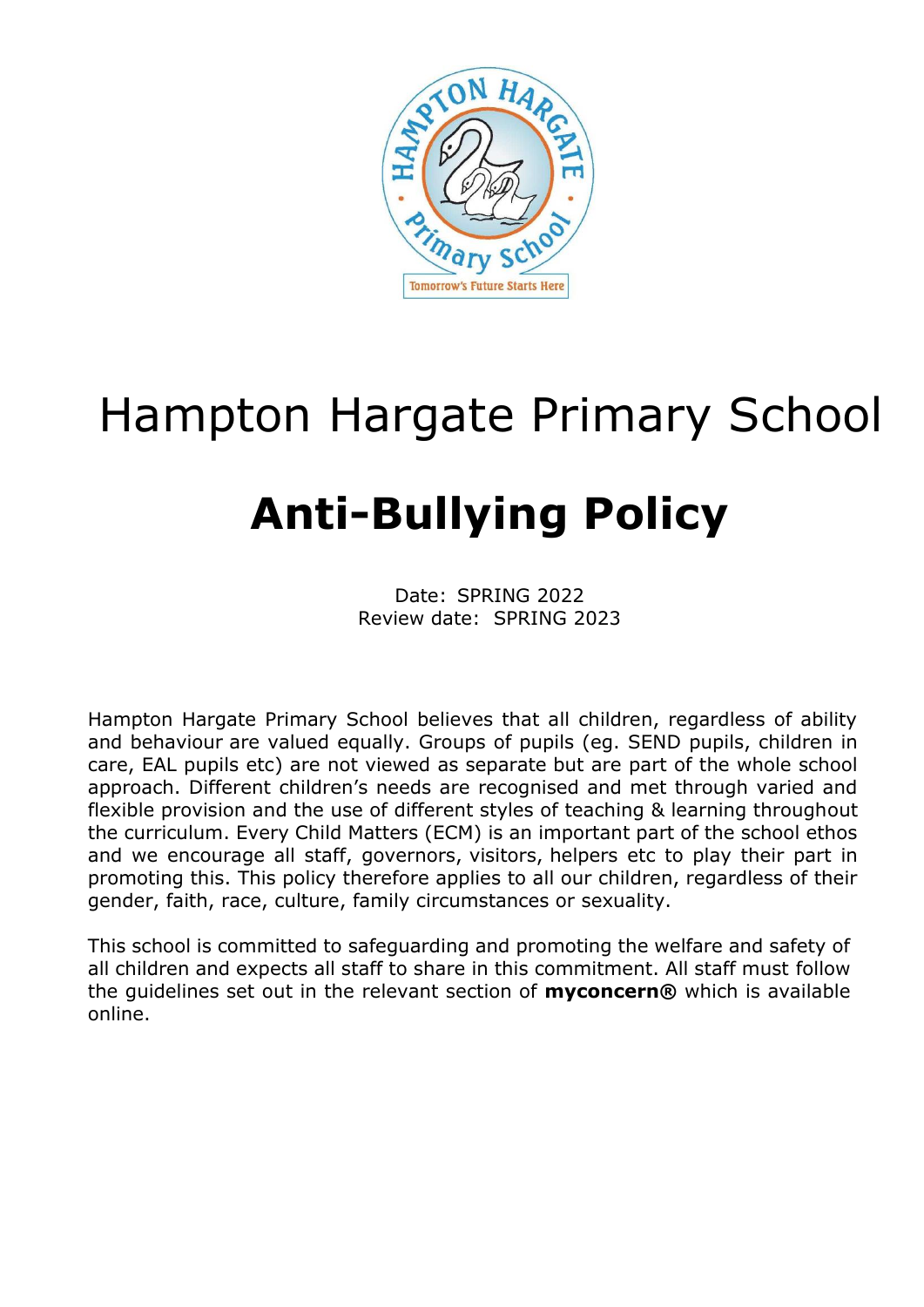Our Anti-Bullying Policy outlines what we will do to prevent and tackle bullying. The policy has been drawn up through the involvement of the whole school community.

# **1) Our school ethos**

Hampton Hargate Primary School community recognises that all forms of bullying, especially if left unaddressed, can have a devastating effect on individuals; it can create a barrier to learning and have serious consequences for mental wellbeing.

By effectively preventing and tackling bullying our school can help to create a safe and disciplined environment, where pupils are able to learn and fulfil their potential.

## **Our Community:**

- Monitors and reviews our anti-bullying policy and practice on a regular basis.
- Supports staff to promote positive relationships to help prevent bullying.
- Recognises that some members of our community may be more vulnerable to bullying and its impact than others; this may include children with SEND. Being aware of this will help us to develop effective strategies to prevent bullying from happening and provide appropriate support, if required.
- Will intervene by identifying and tackling bullying behaviour appropriately and promptly.
- Ensures our pupils are aware that bullying concerns will be dealt with sensitively and effectively; that everyone should feel safe to learn and abide by the antibullying policy.
- Requires all members of the community to work with the school to uphold the anti-bullying policy.
- Recognises the potential impact of bullying on the wider family of those affected so will work in partnership with parents/carers regarding all reported bullying concerns and will seek to keep them informed at all stages.
- Will deal promptly with grievances regarding the school response to bullying in line with our complaints policy.
- Seeks to learn from good anti-bullying practice elsewhere.
- Utilises support from the Local Authority and other relevant organisations when appropriate.

# **2) Responsibilities**

It is the responsibility of:

- The headteacher to communicate this policy to the school community, to ensure that disciplinary measures are applied fairly, consistently and reasonably, and that a member of the senior leadership team has been identified to take overall responsibility.
- Governors to take a lead role in monitoring and reviewing this policy.
- All staff, including: governors, senior leadership, teaching and non-teaching staff,to support, uphold and implement this policy accordingly.
- Parents/carers to support their children and work in partnership with the school.
- Pupils to abide by the policy.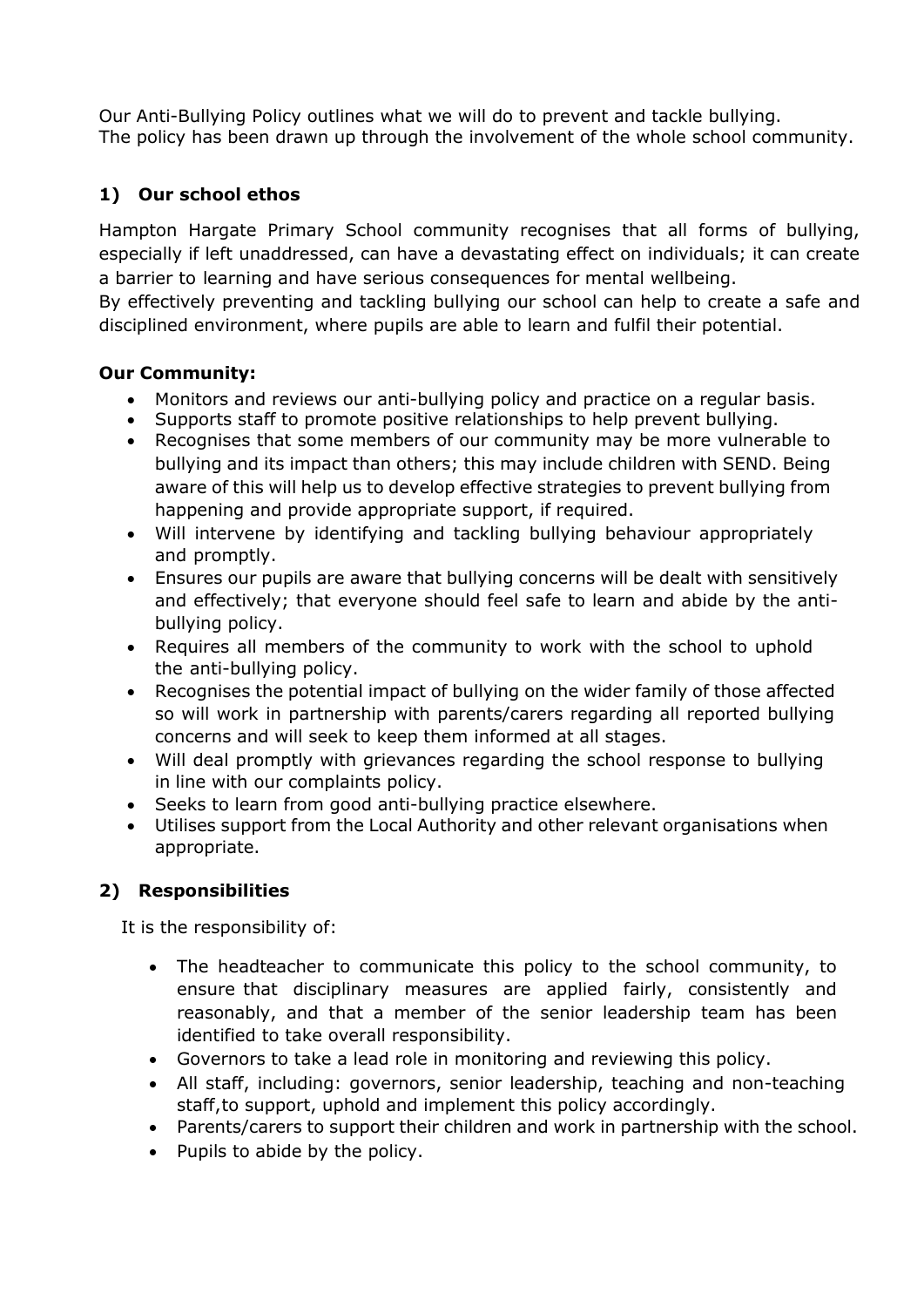## **3) What is Bullying?**

Hampton-Hargate's definition of bullying:

"Ongoing, deliberate behaviour by an individual or a group that upsets the victim/s, usually repeated over time, which intentionally hurts another individual either physically or emotionally". It is behaviour that is targeted and selective and can be direct (physical or verbal) or indirect (being ignored or cyber bullying) It may be by one person or a group to one person or a group.

Bullying can include: name calling, taunting, mocking, making offensive comments, kicking; hitting; taking belongings; inappropriate text messaging and electronic messaging (including through web-sites, Social Networking sites and Instant Messenger); sending offensive or degrading images by phone or via the internet; producing offensive graffiti; gossiping; excluding people from groups and spreading hurtful and untruthful rumours.

#### **Bullying is NOT…**

- Accidents.
- Fallouts with friends.
- Only happens one time.

#### **Forms of bullying**

Bullying can happen to anyone. This policy covers all types of bullying including:

- Bullying related to race, religion or culture.
- Bullying related to special educational needs.
- Bullying related to appearance or health conditions.
- Bullying related to gender.
- Bullying related to sexual orientation.
- Bullying of young carers or looked after children or otherwise related to home circumstances.
- Sexist or sexual bullying.
- Peer on Peer Abuse.
- Cyber bullying.

## **Cyber Bullying**

When responding to cyber bullying concerns, the school will:

- Act as soon as an incident has been reported or identified.
- Provide appropriate support for the person who has been cyberbullied and work with the person who has carried out the bullying to ensure that it does not happen again.
- Encourage the person being bullied to keep any evidence (screenshots) of the bullying activity to assist any investigation.
- Take all available steps where possible to identify the person responsible.

Thismay include:

- $\triangleright$  looking at use of the school systems;
- ➢ identifying and interviewing possible witnesses;
- $\triangleright$  Contacting the service provider and the police, if necessary.
- Work with the individuals and online service providers to prevent the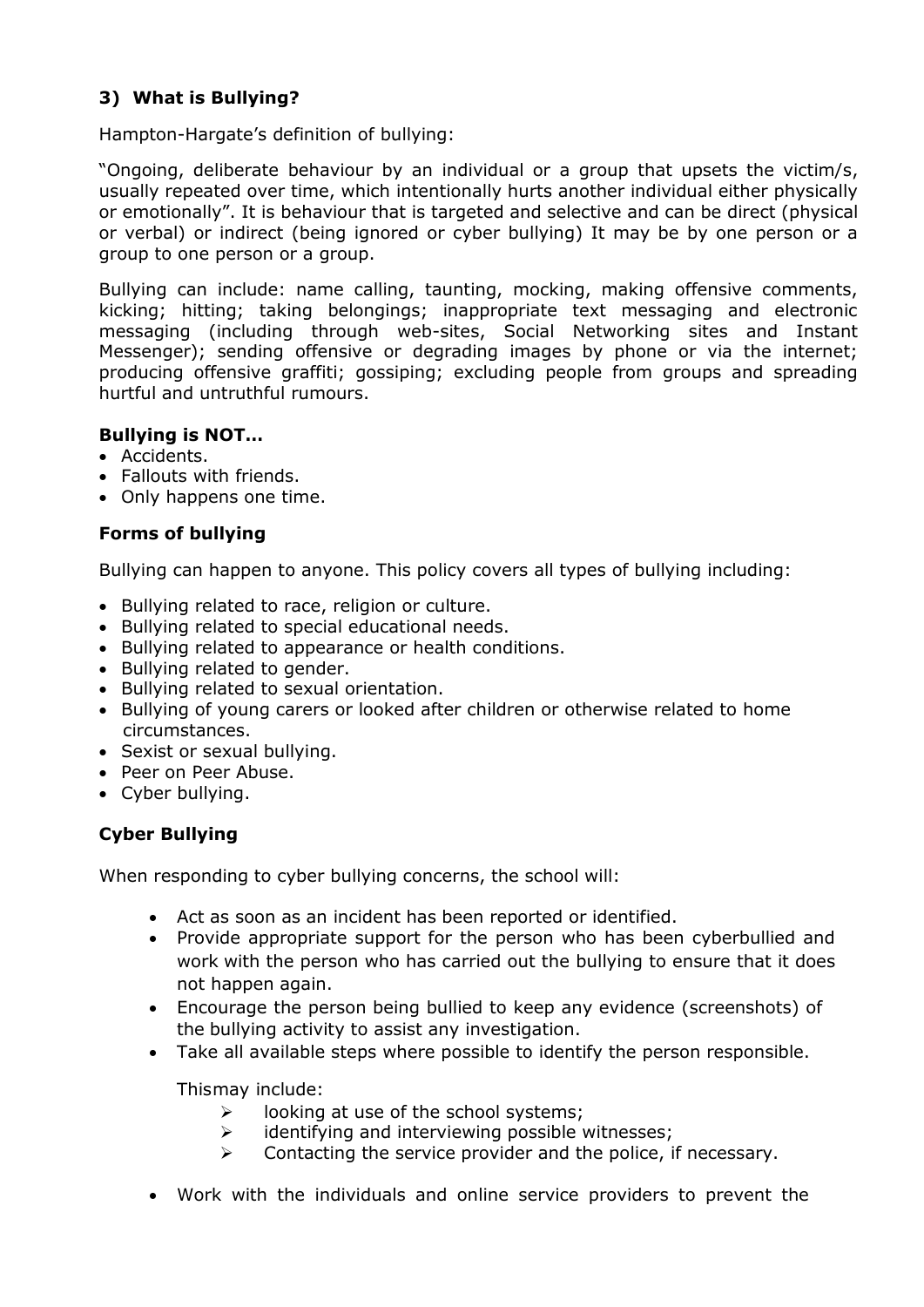incident from spreading and assist in removing offensive or upsetting material from circulation. This may include:

- ➢ Support reports to a service provider to remove content if those involved are unable to be identified or if those involved refuse to or are unable to delete content.
- ➢ Confiscating and searching pupils' electronic devices, such as mobile phones, in accordance with the law and the school searching and confiscation policy.
- ➢ Requesting the deletion of locally-held content and content posted online if they contravene school behavioural policies.
- $\triangleright$  Ensure that sanctions are applied to the person responsible for the cyberbullying; the school will take steps to change the attitude and behaviour of the bully, as well as ensuring access to any additional help that they may need.
- Inform the police if a criminal offence has been committed.
- Provide information to staff and pupils regarding steps they can take to protect themselves online. This may include:
	- ➢ advising those targeted not to retaliate or reply;
	- ➢ providing advice on blocking or removing people from contact lists;
	- $\triangleright$  helping those involved to think carefully about what private information they may have in the public domain.

### **4) Signs and Symptoms**

A child may indicate, by different signs or behaviour, that he or she is being bullied. Signs of a child who is experiencing bullying may include:

- Distinct change in personality
- Sudden change in behaviour pattern
- Reluctance to leave adults
- Problems at home

These signs and behaviours could indicate other problems, but bullying should be considered a possibility and should be taken seriously and investigated as soon as possible.

The class teacher will probably be the first person to identify a problem. It is the professional duty of the adult to handle the child sensitively and discreetly.

The adult should:

- Take the incident or report seriously.
- Reassure the victim offering positive advice and action.
- The adult should refer to colleagues, Senior Leaders or the Head teacher depending on the severity of the bullying. It is important that records *should be logged at all times on* I*ntegris and if appropriate My Concern*. Parents/carers should also be contacted and informed.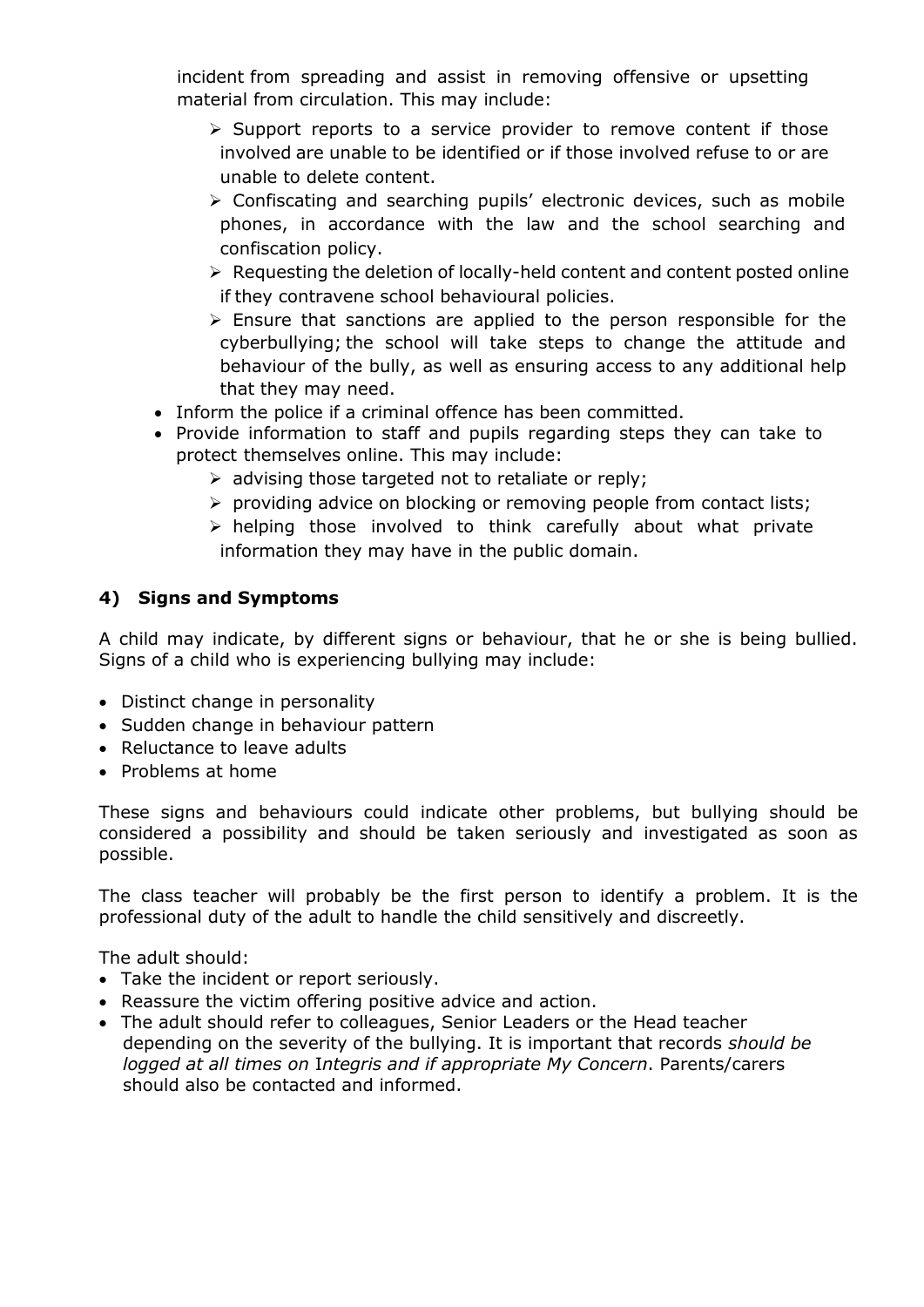# **5) School initiatives to prevent and tackle bullying**

- Introduction of Peer Meditation.
- Provide a whole school focus on Anti-bullying once a year, during National Anti- Bullying week, and remind children throughout the year in assemblies and lessons, Circle time, PSHE lessons and Peer Mediation.
- Actively provide opportunities to develop pupils' social and emotional skills, including their emotional resilience and literacy.
- Consider all opportunities for addressing bullying including through the curriculum, through displays, through peer support and through the School Council.
- Train all staff including lunchtime staff to identify bullying and follow school policy and procedures on bullying.
- Actively create "safe spaces" for vulnerable children.
- Ensure that when dealing with the bully, it is the child's behaviour not the person that is addressed.
- Online safety frequently discussed and taught.

# **6) The Role of the Children**

- Children have a clear understanding of their rights and responsibilities.
- Encourage children to follow the correct procedures as outlined in the Child Friendly Anti-Bullying Policy.
- Children understand the Peer Mediation system.
- Children are encouraged to have the confidence to speak up if there is something happening to themselves or others.
- Children are encouraged to use the Mood Monsters and Worry Boxes.
- Children are invited to give their views about a rage of school issues including Bullying.

# **7) The role of the adults at Hampton Hargate Primary School**

We will:

- Actively provide systematic opportunities to develop pupils' social and emotional skills, including their resilience.
- Consider all opportunities for addressing bullying including through the curriculum, through PSHE displays, through peer support/mediation and through the Student Council.
- Train all staff including lunchtime staff and Peer Mediators to identify bullying and follow school policy and procedures on bullying.
- Ensure pupils know how to express worries and anxieties about bullying. E.g. Mood Monsters, Worry Boxes. telling appropriate adults (such as teachers, TAs, dinner ladies, parents/carers), Reading Buddies, Peer Mediators, Student Council or confide in a friend or older pupil.
- Ensure all pupils are aware of the range of sanctions which may be applied against those engaging in bullying.
- Publicise the details of help lines and websites.
- Offer support to pupils who have been bullied.
- Work with pupils who have been bullying in order to address the problems they have.
- Use of external experts to equip children with skills needed e.g. e-safety updates and workshops, NSPCC.
- Teach children to value and appreciate differences of gender, race, age, ability, belief and physical appearance.
- Help children to understand that everyone has a right to choose their friends and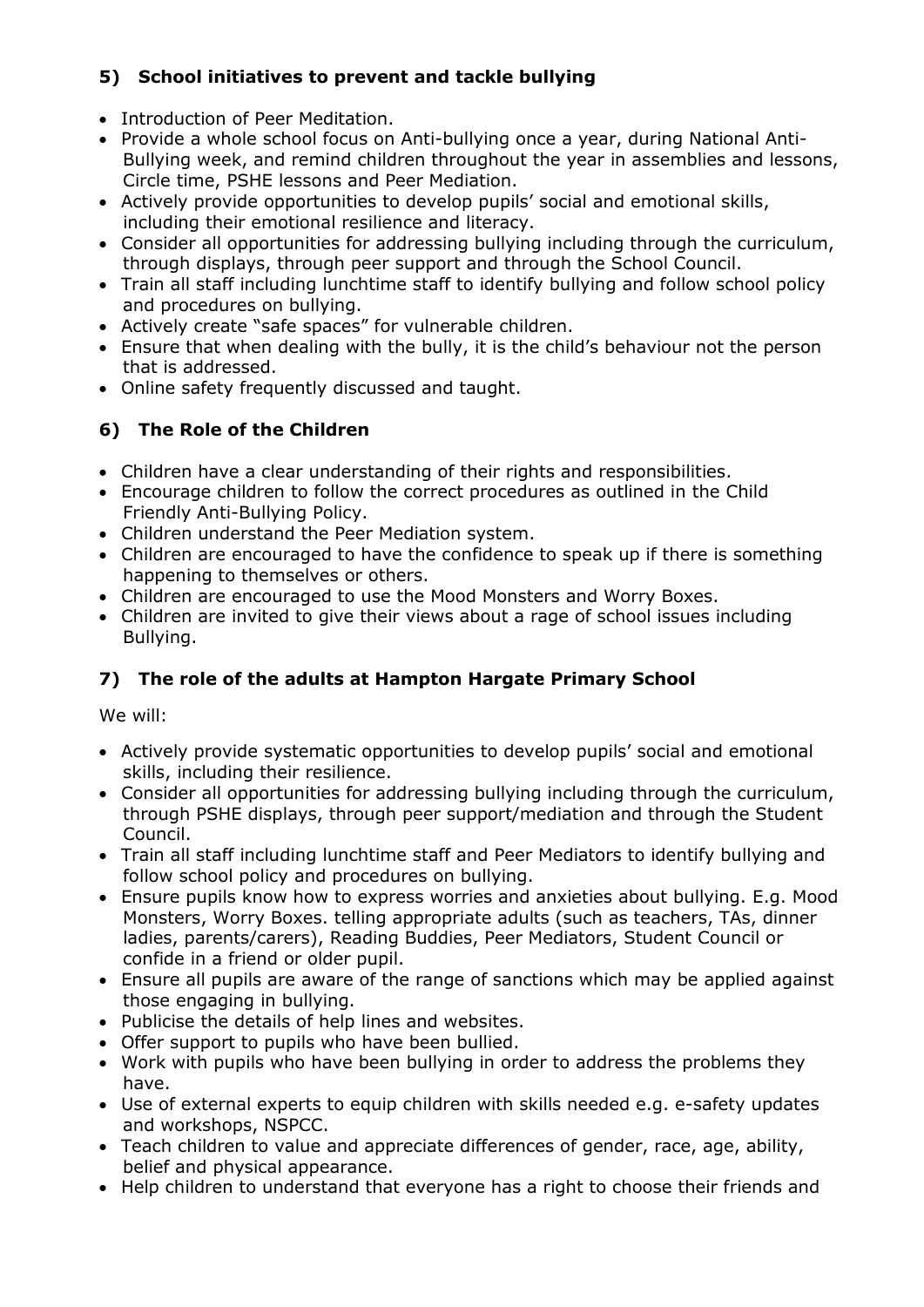join different groups as long as it doesn't hurt other people.

### **We will also:**

- Ensure that children/ parents / carers know whom to contact if they are worried about bullying.
- Ensure children/ parents / carers know who to talk to about bullying.
- Ensure children/ parents / carers know where to access independent advice about bullying.
- Work with parents and the local community to address issues beyond the school gates that give rise to bullying.

# **8) Procedures for dealing with Bullying**

If bullying is suspected we will:

- Talk to the suspected victim and any witnesses individually.
- Talk to the child/children suspected of bullying about what has happened (to discover why they became involved) and make it clear that this behaviour is not tolerated.
- If the child/children suspected of bullying are found to have behaved in this way, appropriate sanction procedures will be followed (in line with the Behaviour Policy). This can lead to internal seclusion, fixed term exclusion or permanent Exclusion.
- Record the behaviour on Integris, My Concern if appropriate.
- Monitor over a set period of time.
- Consider involvement of external agencies if appropriate.
- Involve all parties together to discuss the issues.
- Provide individual counselling and support for all children involved as necessary
- Inform parents.
- Allow children time to sort things out but when necessary support children individually or together.
- Follow up with further discussions with individuals as and when appropriate.

If a parent/carer believes their child is being bullied they can:

- Encourage the child to speak to them, a teacher or use one of the options available to them at school (e.g. worry box).
- Speak to the child's class teacher and express their concerns.
- If after an issue has been identified and dealt with, you are unhappy with the outcome then please speak to your child's teacher. If you are still concerned then it may be brought to the attention of a senior member of staff or the Headteacher.

# **9) Preventing Bullying**

## **Environment**

The whole school community will:

- Create and support an inclusive environment which promotes a culture of mutual respect, consideration and care for others, which will be upheld by all.
- Recognise that bullying can be perpetrated or experienced by any member of the community, including adults and children (peer on peer abuse).
- Recognises the potential for children with SEN and disabilities to be disproportionally impacted by bullying and will implement additional pastoral support as required.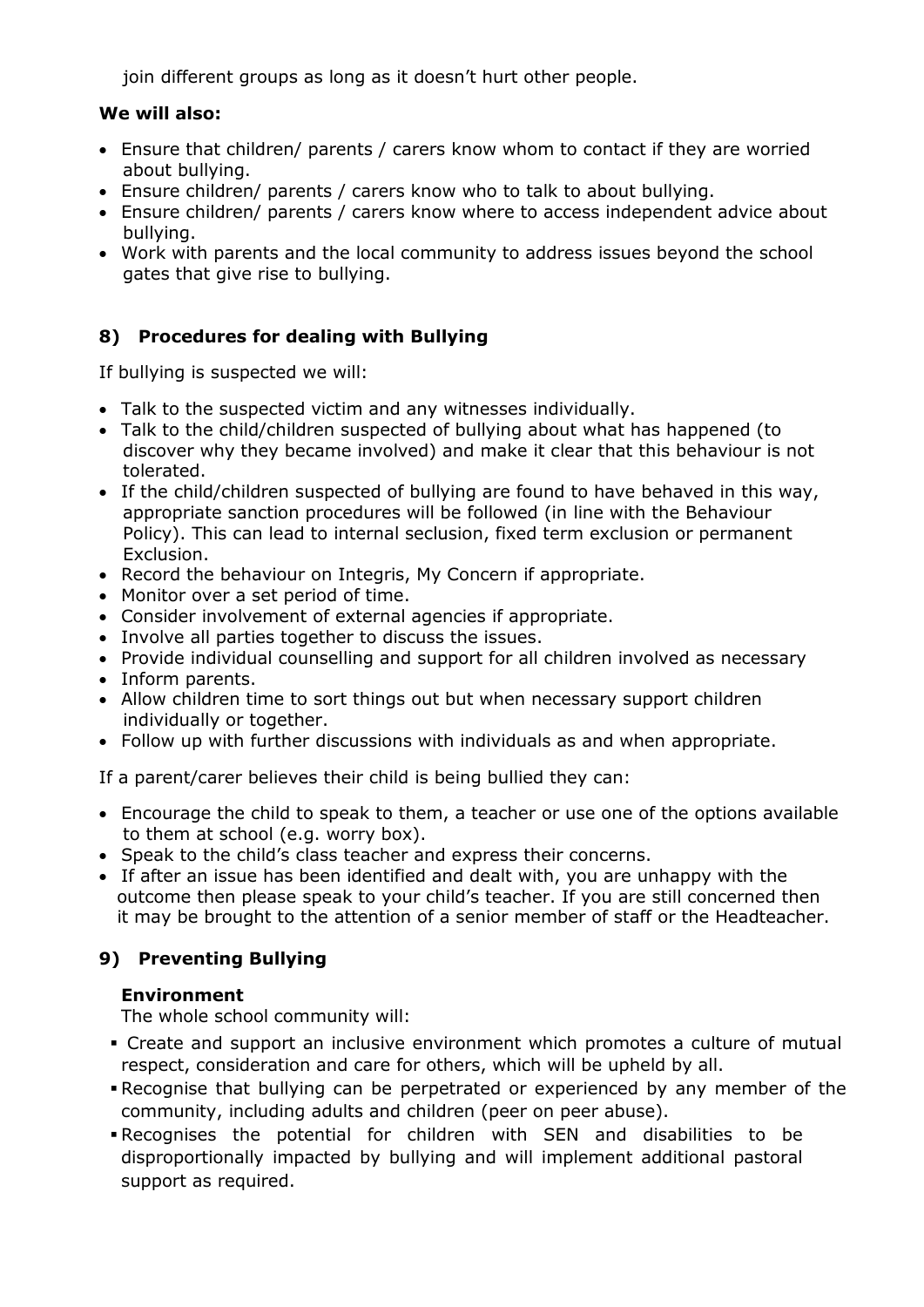- Openly discuss differences between people that could motivate bullying, such as: children with different family situations, such as looked after children or those with caring responsibilities, religion, ethnicity, disability, gender, sexuality or appearance related difference.
- Challenge practice and language (including 'banter') which does not uphold the school values of tolerance, non-discrimination and respect towards others.
- Be encouraged to use technology, especially mobile phones and social media, positively and responsibly.
- Work with staff, the wider community and outside agencies to prevent and tackle concerns including all forms of prejudice-driven bullying.
- Celebrate success and achievements to promote and build a positive school ethos.

# **Policy and Support**

The whole school community will:

- Provide a range of approaches for pupils, staff and parents/carers to access support and report concerns.
- Regularly update and evaluate our practice to consider the developments of technology and provide up-to-date advice and education to all members of the community regarding positive online behaviour.
- Take appropriate, proportionate and reasonable action, in line with existing school policies, for any bullying bought to the schools' attention, which involves or effects pupils, even when they are not on school premises; for example, when using school transport or online, etc.
- Implement appropriate disciplinary sanctions; the consequences of bullying will reflect the seriousness of the incident, so that others see that bullying is unacceptable.
- Use a variety of techniques to resolve the issues between those who bully, and those who have been bullied.

# **Education and Training**

The school community will:

- Train all staff, including: teaching staff, support staff (e.g. administration staff, lunchtime support staff and site support staff) and pastoral staff, to identify all forms of bullying and take appropriate action, following the school's policy and procedures, including recording and reporting incidents.
- Consider a range of opportunities and approaches for addressing bullying throughout the curriculum and other activities, such as: through displays, assemblies, peer support, the school/student council, etc.
- Collaborate with other local educational settings as appropriate, and during key times of the year, for example during transition.
- Ensure anti-bullying has a high profile throughout the year, reinforced through key opportunities such as anti-bullying week.
- Provide systematic opportunities to develop pupils' social and emotional skills, including building their resilience and self-esteem.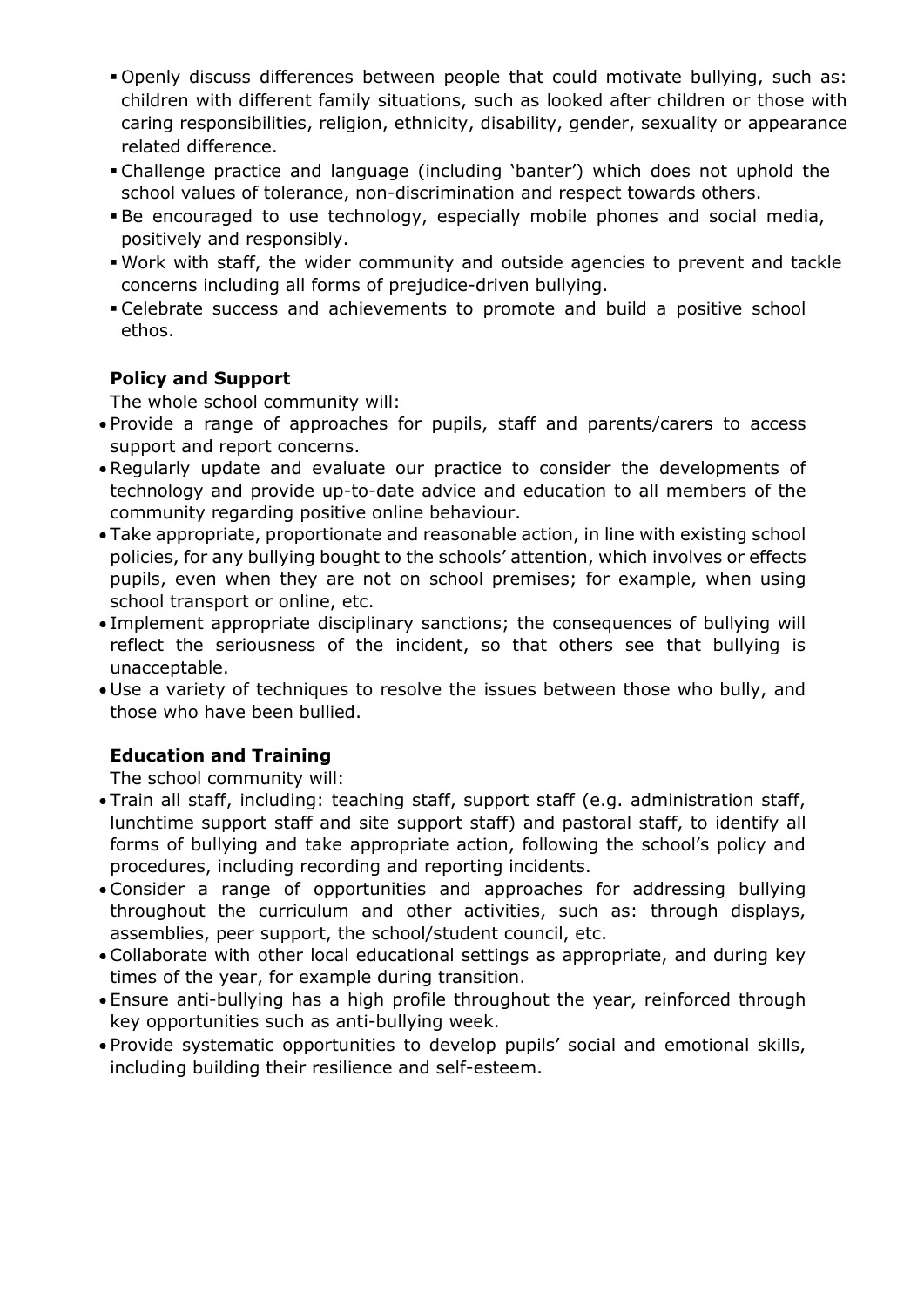## **10) Useful links and supporting organisations**

- Anti-Bullying Alliance:www.anti-bullyingalliance.org.uk
- Childline: www.childline.org.uk
- Family Lives: www.familylives.org.uk
- Kidscape: www.kidscape.org.uk
- MindEd: www.minded.org.uk
- NSPCC: www.nspcc.org.uk
- The BIG Award: www.bullyinginterventiongroup.co.uk/index.php
- PSHE Association: www.pshe-association.org.uk
- Restorative Justice Council: www.restorativejustice.org.uk
- The Diana Award: www.diana-award.org.uk
- Victim Support: www.victimsupport.org.uk
- Young Minds: www.youngminds.org.uk
- Young Carers: www.youngcarers.net
- The Restorative Justice Council: www.restorativejustice.org.uk/restorativepractice- schools

### **SEND**

- Changing Faces: www.changingfaces.org.uk
- Mencap: www.mencap.org.uk
- Anti-Bullying Alliance Cyberbullying and children and young people with SEN and disabilities:
	- www.cafamily.org.uk/media/750755/cyberbullying\_and\_send\_-
- \_module\_final.pdf
- DfE: SEND code of practice: www.gov.uk/government/publications/sendcode-of- practice-0-to-25

## **Cyberbullying**

- Childnet: www.childnet.com
- Internet Watch Foundation: www.iwf.org.uk
- Think U Know: www.thinkuknow.co.uk
- UK Safer Internet Centre: www.saferinternet.org.uk
- The UK Council for Child Internet Safety (UKCCIS) www.gov.uk/government/groups/uk-council-for-child-internet-safety-ukccis
- DfE 'Cyberbullying: advice for headteachers and school staff': www.gov.uk/government/publications/preventing-and-tackling-bullying
- DfE 'Advice for parents and carers on cyberbullying': www.gov.uk/government/publications/preventing-and-tackling-bullying
- Race, religion and nationality
- Anne Frank Trust: www.annefrank.org.uk
- Kick it Out: www.kickitout.org
- Report it: www.report-it.org.uk
- Stop Hate: www.stophateuk.org
- Tell Mama:www.tellmamauk.org
- Educate against Hate: www.educateagainsthate.com
- Show Racism the Red Card: www.srtrc.org/educational
- LGBT
- Barnardo's LGBT Hub: www.barnardos.org.uk/what\_we\_do/our\_work/lgbtg.htm
- Metro Charity: www.metrocentreonline.org
- EACH: www.eachaction.org.uk
- Proud Trust: www.theproudtrust.org